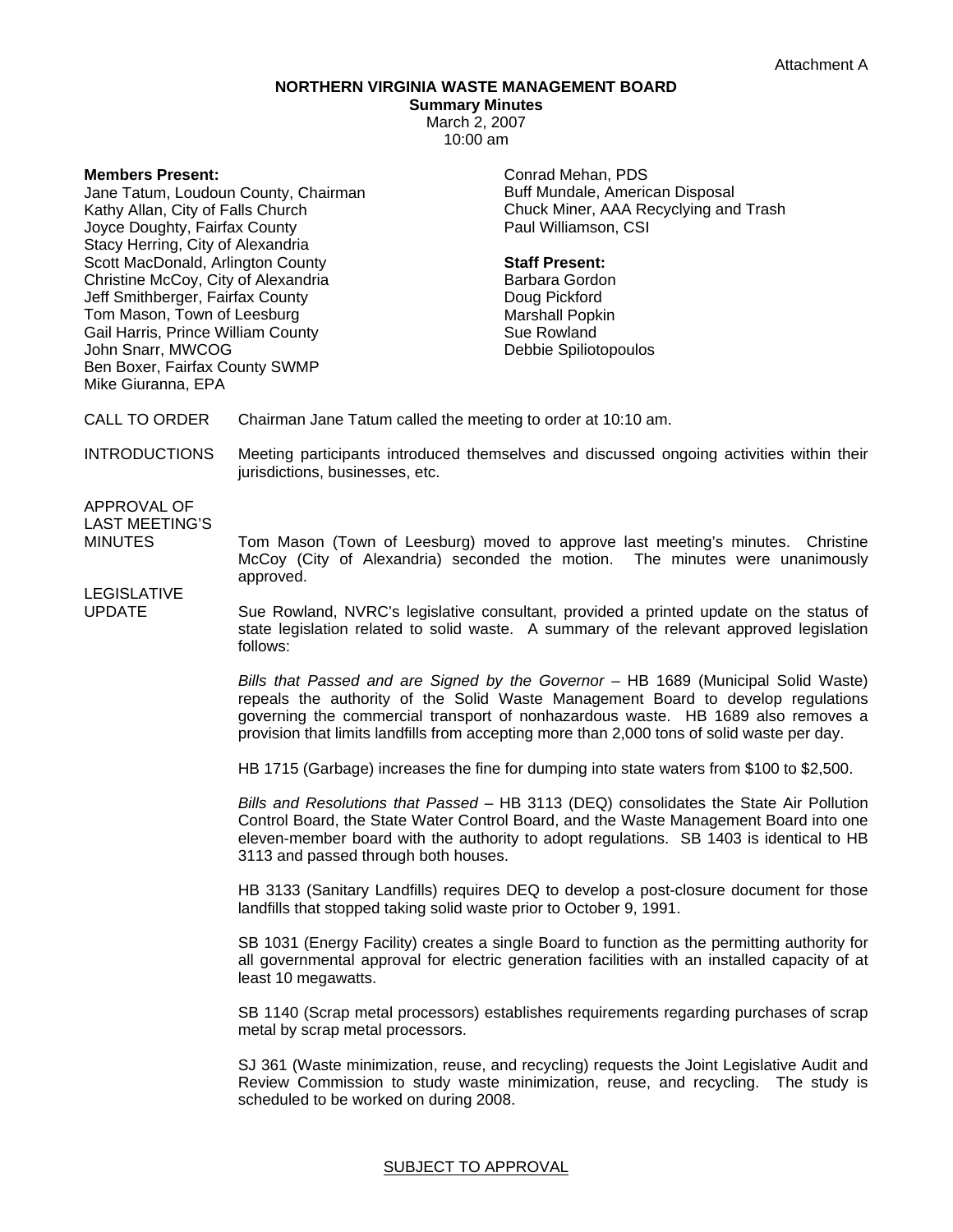Minutes of the Northern Virginia Waste Management Board Meeting March 2, 2007 Page 2

> *Budget amendments* – Delegate David Bulova and Senator Patsy Ticer included a \$300,000 budget amendment for FY 2007/2008 from the general fund to increase the grant awards for the litter control and recycling activities of non profit groups located within the localities in Planning District Commission 8. These budget amendments were not approved by either the Senate Finance or House Appropriates committee.

## PANEL DISCUSSION WITH

LOCAL HAULERS Scott MacDonald (Arlington County) led a panel discussion with four representatives from local waste/recycling management companies: Buff Mundale (American Disposal); Chuck Miner (AAA Recycling and Trash / Republic Services); Paul Williamson (CSI); and Conrad Mehan (PDS). Each of the four representatives' companies services multi-family homes. Scott MacDonald noted that while 93% of multi-family establishments in Arlington have recycling programs, only 13% of recyclable materials are recovered.

> The first set of questions related to education for multi-family properties: 1) What types of education or information about trash and recycling preparation is provided to customers in multi-family units? 2) When is this information provided? 3) In what format is the information typically provided?

> Panelists stressed that educational materials are not the responsibility of haulers. Buff Mundale emphasized that haulers cannot be held responsible for educating residents; property managers are responsible for educating their residents. Chuck Miner suggested that a pamphlet should be generated for distribution throughout the region. Conrad Mehan pointed out that most properties are reluctant to distribute materials unless local jurisdictions require them to do so. Paul Williamson noted that property managers need to be informed of the requirements by the jurisdictions. Christine McCoy (City of Alexandria) asked how education would be funded. Conrad Mehan emphasized that the hauling community would never agree to pay for education; such activities go against the spirit of competition. Jeff Smithberger (Fairfax County) stated that education efforts will need to be mandatory in order to succeed. Conrad Mehan agreed with making any changes mandatory so that all businesses find themselves with the same requirements. Conrad Mehan noted that education may be more appropriate for public entities that can put out similar documents. Jeff Smithberger (Fairfax County) has distributed booklets to the haulers published by Fairfax County. Conrad noted that fees assessed to haulers are passed onto their customers and any education fees should be collected directly by the jurisdiction.

> The second set of questions related to best practices: 1) Do you have any examples where multi-family housing collection and recycling services are working well? 2) Why do you think these programs work well?

> Buff Mundale suggested that multi-family buildings are not designed for efficient recycling. Local governments should not issue permits to buildings that do not have adequate provisions for proper removal. Chuck Miner mentioned a property in Ashburn that displays an arrangement conducive for recycling; toters are well-labeled and the recycling area generally is kept clean. Paul Williamson suggested that successful programs are predicated on maintaining adequate space and having separate, well-labeled cans. Jeff Smithberger (Fairfax County) noted that jurisdictions have award programs to recognize successful recycling programs. Stacy Herring (City of Alexandria) asked whether haulers help property managers develop effective recycling programs. Buff Mundale emphasized that haulers try to provide services at the lowest possible cost; adding additional programs, such as education, costs money and would cause a hauler to be less competitive when bidding for contracts. Conrad Mehan and Chuck Miner emphasized that education programs cannot be mandated by the haulers; education has to start at the local government level. The Board asked haulers for their views on potential partnership opportunities. Buff Mundale noted that American Disposal's website will include links to the Fairfax County recycling website. Debbie Spiliotopoulos (NVRC) offered to send information on Know Toxics to the haulers.